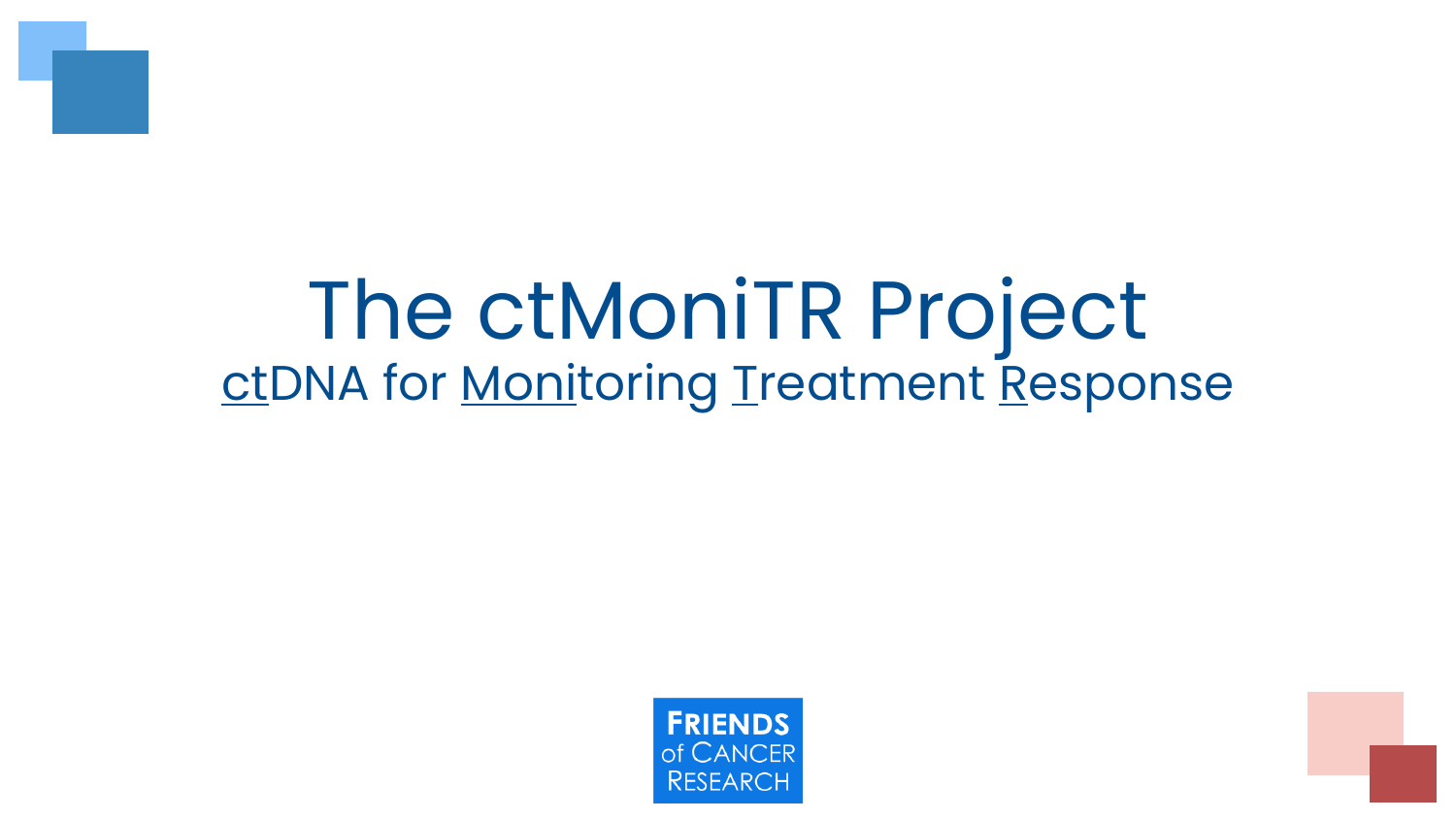### **ctDNA for Monitoring Treatment Response (ctMoniTR) Project**

Do changes in ctDNA levels accurately reflect the therapeutic effect of cancer therapies?

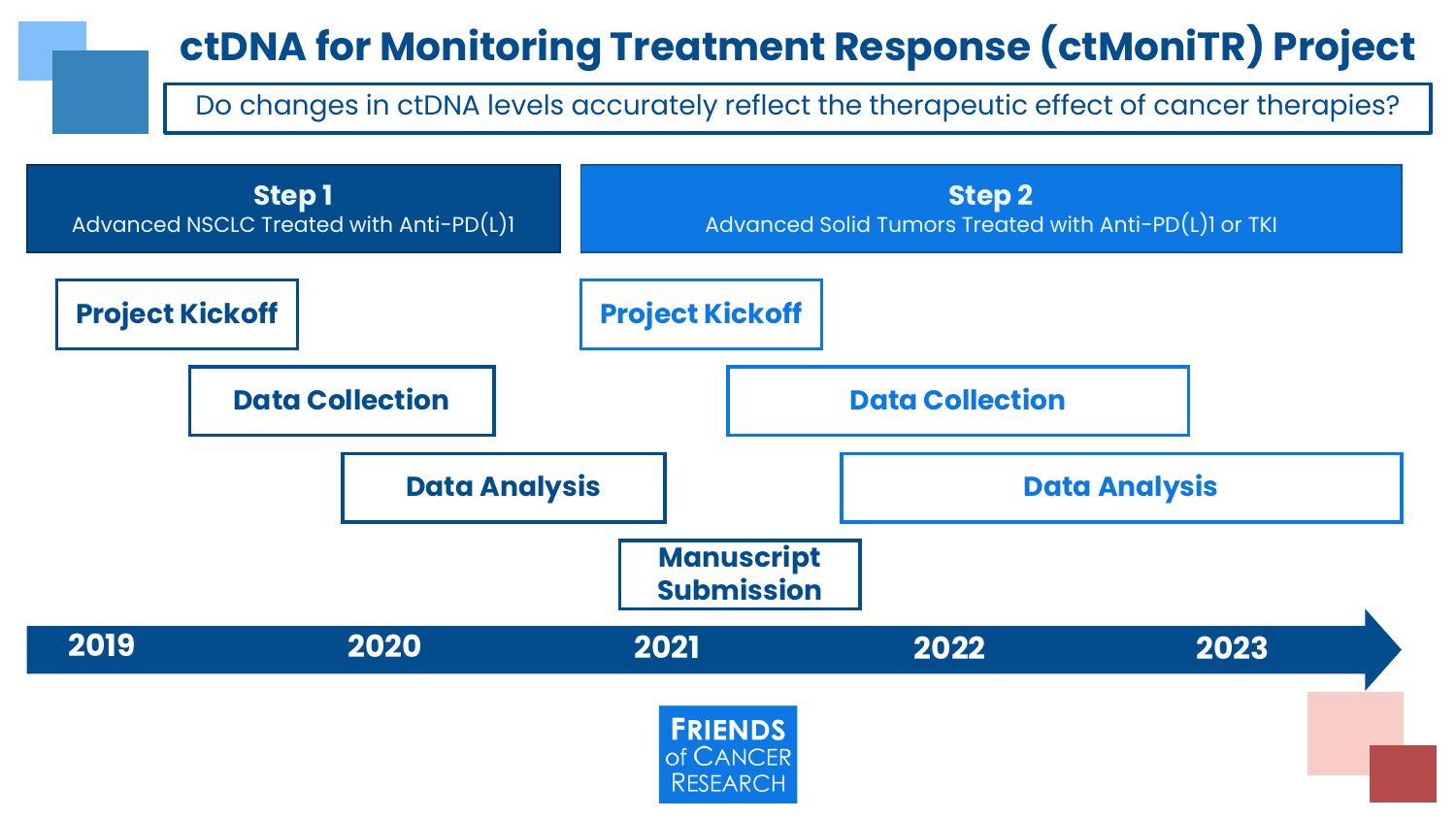### ctMoniTR Project

| <b>Workflow</b> | <b>Step1</b>                                                                                                                                                                                                          | <b>Step 2</b>                                                                                                                                                                                                             |
|-----------------|-----------------------------------------------------------------------------------------------------------------------------------------------------------------------------------------------------------------------|---------------------------------------------------------------------------------------------------------------------------------------------------------------------------------------------------------------------------|
| <b>Outcomes</b> | • Aligned on a methodology to<br>combine data from multiple trials in<br>lung cancer<br>• Harmonized ctDNA data measured<br>from different assays using different<br>collection schedules<br>• Manuscript forthcoming | • Update Step I methodology for<br>combining data to account for<br>additional treatment settings and<br>tumor types<br>• Harmonize ctDNA data from various<br>uniformly collected datasets<br>• Validate Step I findings |
| <b>Approach</b> | Advanced stage NSCLC treated with<br>PD-(L)1 inhibitors<br>Previously collected data from<br>$\bullet$<br>clinical trial and observational cohort<br>studies                                                          | • Advanced solid tumors treated with<br>PD-(L)1 inhibitors or TKI<br>Previously collected data from<br>$\bullet$<br>clinical trial and observational cohort<br>studies                                                    |

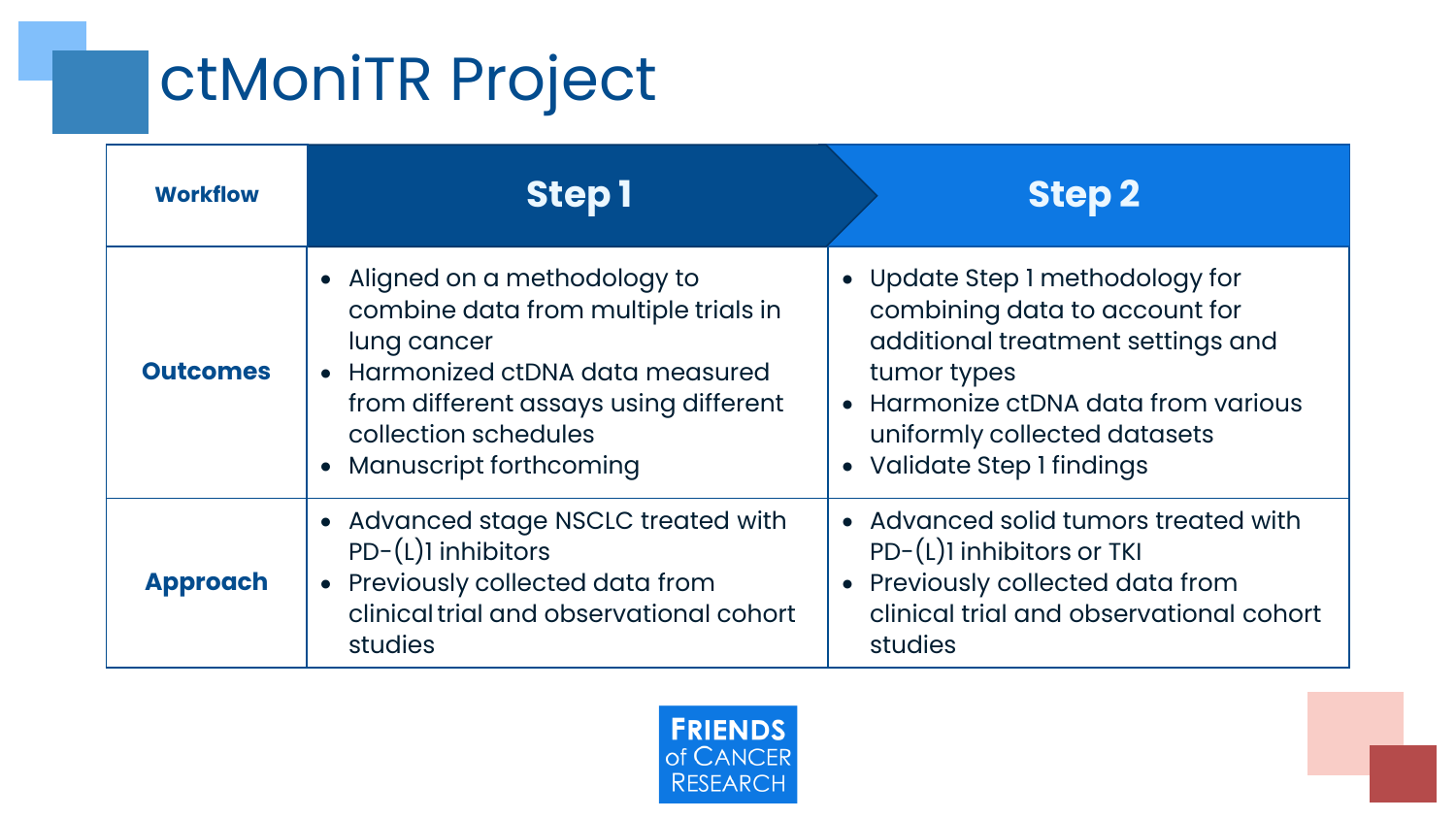### ctMoniTR Step 1 Project Overview

#### **O b j e c t i v e s**

- Investigate the feasibility of harmonizing ctDNA
- Align on a methodology to combine clinical data from multiple trials
- 3. Characterize associations between ctDNA values and tumor response

### **K e y F i n d i n g s**

- Reductions in ctDNA are strongly associated with better clinical outcomes across multiple measures including OS and PFS
- 2. Baseline ctDNA levels alone were not predictive of clinical outcomes
- 3. Disparate datasets can be harmonized through statistical methods and other approaches

Strength of association remains after accounting for clinical covariates, demographics & smoking status

#### **Overall Survival by ctDNA Max VAF 3-Level Change Groups in Patients With Anti-PD(L)1 treated NSCLC**



**Years from 70 Days from Start of Therapy**

| Log-rank Pairwise p-value   Decrease   Intermediate |         |       | <b>Increase</b> |
|-----------------------------------------------------|---------|-------|-----------------|
| <b>Decrease</b>                                     |         |       |                 |
| <b>Intermediate</b>                                 | < 0.001 |       |                 |
| <b>Increase</b>                                     | < 0.001 | 0.014 |                 |